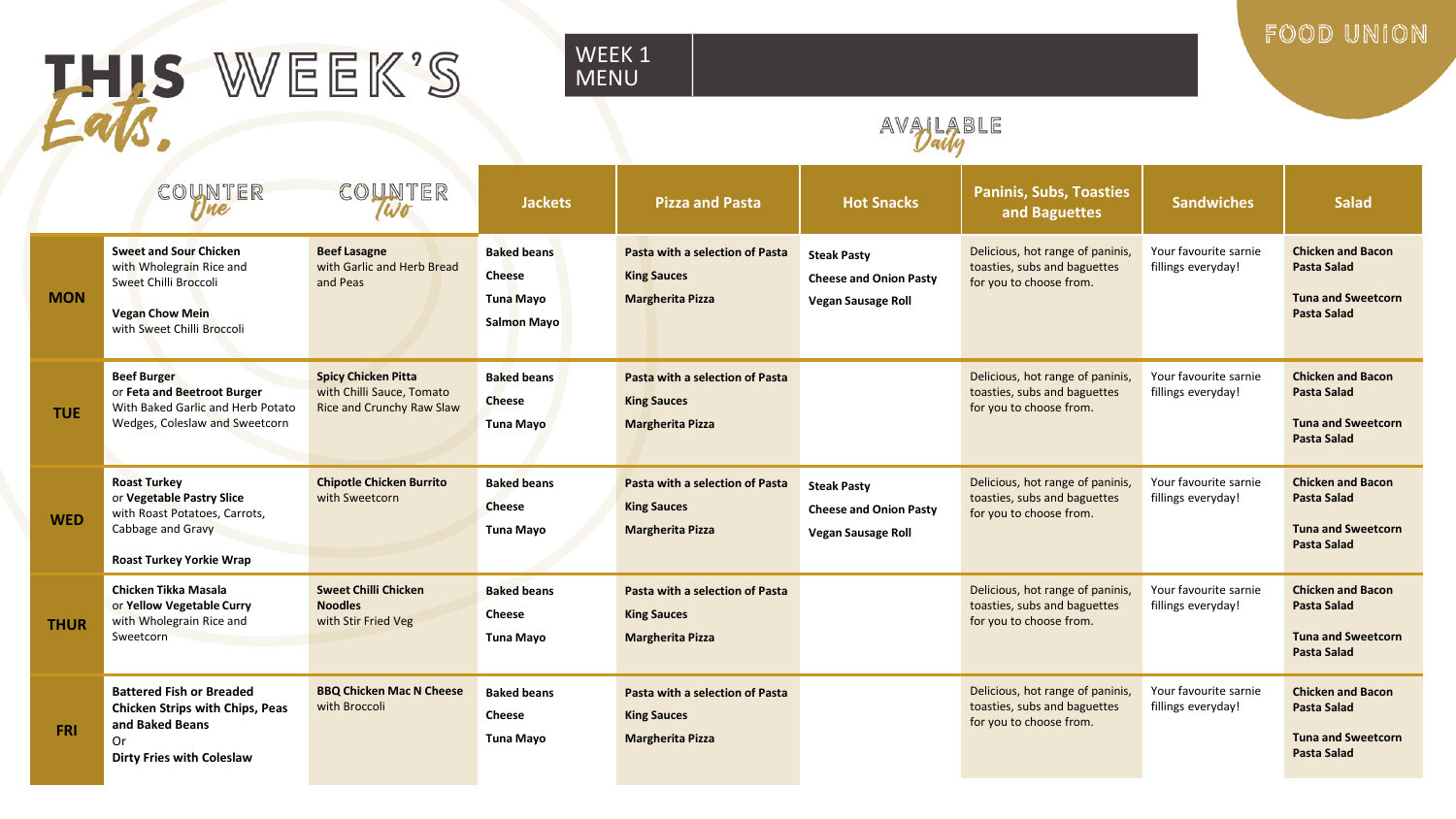## HIS WEEK'S

#### WEEK 2 MENU

FOOD UNION

### AVAILABLE

|             | COUNTER<br>rine                                                                                                                                             | COUNTER<br>Wo                                                                   | <b>Jackets</b>                                          | <b>Pizza and Pasta</b>                                                           | <b>Hot Snacks</b>                                                                | <b>Paninis, Subs, Toasties</b><br>and Baguettes                                             | <b>Sandwiches</b>                           | <b>Salad</b>                                                                                      |
|-------------|-------------------------------------------------------------------------------------------------------------------------------------------------------------|---------------------------------------------------------------------------------|---------------------------------------------------------|----------------------------------------------------------------------------------|----------------------------------------------------------------------------------|---------------------------------------------------------------------------------------------|---------------------------------------------|---------------------------------------------------------------------------------------------------|
| <b>MON</b>  | <b>Topped Mac N Cheese</b><br>(BBQ Chicken, Cajun Pulled Pork or<br>Crispy Cauliflower)<br>with Sweetcorn                                                   | <b>Chipotle Chicken Soft Taco</b><br>with Mexican Yellow Rice and<br>Sweetcorn  | <b>Baked beans</b><br><b>Cheese</b><br>Tuna Mayo        | Pasta with a selection of Pasta<br><b>King Sauces</b><br><b>Margherita Pizza</b> |                                                                                  | Delicious, hot range of paninis,<br>toasties, subs and baguettes<br>for you to choose from. | Your favourite sarnie<br>fillings everyday! | <b>Chicken and Bacon</b><br><b>Pasta Salad</b><br><b>Tuna and Sweetcorn</b><br><b>Pasta Salad</b> |
| <b>TUE</b>  | <b>Beef Lasagne or</b><br>Vegetable Lasagne<br>served with Garlic & Herb Bread &<br>Broccoli & Peas                                                         | <b>Sweet Chilli Chicken Noodles</b><br>with Stir Fried Veg                      | <b>Baked beans</b><br><b>Cheese</b><br>Tuna Mayo        | Pasta with a selection of Pasta<br><b>King Sauces</b><br><b>Margherita Pizza</b> |                                                                                  | Delicious, hot range of paninis,<br>toasties, subs and baguettes<br>for you to choose from. | Your favourite sarnie<br>fillings everyday! | <b>Chicken and Bacon</b><br><b>Pasta Salad</b><br><b>Tuna and Sweetcorn</b><br><b>Pasta Salad</b> |
| <b>WED</b>  | Roast Pork with Stuffing & Apple or<br>Sweet Potato & Chickpea Roast<br>with Roast Potatoes, Carrots,<br>Cabbage and Gravy<br><b>Roast Pork Yorkie Wrap</b> | <b>Beef Burger</b><br>with Garlic and Herb Potato<br><b>Wedges and Coleslaw</b> | <b>Baked beans</b><br>Cheese<br><b>Tuna Mayo</b>        | Pasta with a selection of Pasta<br><b>King Sauces</b><br><b>Margherita Pizza</b> | <b>Steak Pasty</b><br><b>Cheese and Onion Pasty</b><br><b>Vegan Sausage Roll</b> | Delicious, hot range of paninis,<br>toasties, subs and baguettes<br>for you to choose from. | Your favourite sarnie<br>fillings everyday! | <b>Chicken and Bacon</b><br><b>Pasta Salad</b><br><b>Tuna and Sweetcorn</b><br><b>Pasta Salad</b> |
| <b>THUR</b> | Cajun Chicken Sandwich or Chicken<br>Pitta with a choice of Sauces<br><b>Blackeye Bean Veggie Burger</b><br>with Fajita Wedges, Corn Slaw &<br>Sweetcorn    | <b>Chicken Korma</b><br>with Wholegrain Rice and<br>Cucumber Raita              | <b>Baked beans</b><br><b>Cheese</b><br><b>Tuna Mayo</b> | Pasta with a selection of Pasta<br><b>King Sauces</b><br><b>Margherita Pizza</b> |                                                                                  | Delicious, hot range of paninis,<br>toasties, subs and baguettes<br>for you to choose from. | Your favourite sarnie<br>fillings everyday! | <b>Chicken and Bacon</b><br><b>Pasta Salad</b><br><b>Tuna and Sweetcorn</b><br><b>Pasta Salad</b> |
| <b>FRI</b>  | <b>Battered Fish</b><br><b>Breaded Chicken Strips</b><br>Vegan Sausage Roll<br>with Chips, Baked Beans and Peas                                             | <b>Chicken Burrito</b><br>with Broccoli                                         | <b>Baked beans</b><br><b>Cheese</b><br><b>Tuna Mayo</b> | Pasta with a selection of Pasta<br><b>King Sauces</b><br><b>Margherita Pizza</b> | <b>Steak Pasty</b><br><b>Cheese and Onion Pasty</b><br><b>Vegan Sausage Roll</b> | Delicious, hot range of paninis,<br>toasties, subs and baguettes<br>for you to choose from. | Your favourite sarnie<br>fillings everyday! | <b>Chicken and Bacon</b><br><b>Pasta Salad</b><br><b>Tuna and Sweetcorn</b><br><b>Pasta Salad</b> |